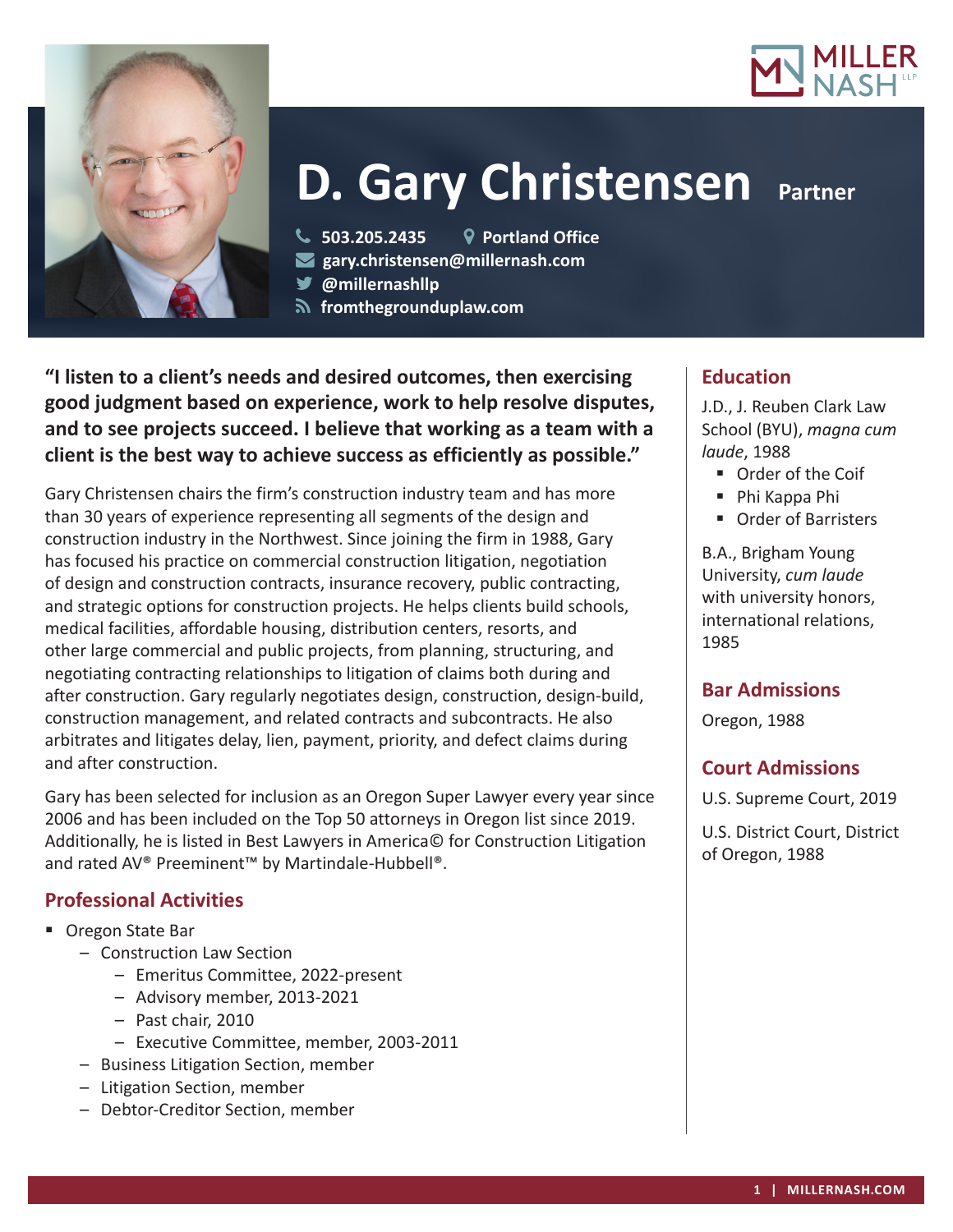# **D. Gary Christensen**



- Associated General Contractors, Oregon-Columbia Chapter
	- Professional and Industry Associates Council, chair and co-chair, 2016-2018
	- Counsel to Board of Directors, 2003-2004
- **American Bar Association** 
	- Forum on the Construction Industry
	- Construction Litigation Section
	- Litigation Section
- Owen M. Panner American Inns of Court, alumnus
- J. Reuben Clark Law Society, Portland Chapter, board member
- Board of Directors, chair, 2020-2022; past chair
- BYU Law School Alumni Association, board member and class representative

## **Civic Activities**

- Boy Scouts of America, adult leader, 1989-2019
- Served as lay minister in his church congregation
- Served on school board budget and scholarship committees and local neighborhood improvement associations

## **Representative Experience**

#### **Construction Disputes**

- Successful resolution of multimillion-dollar claims and numerous opposing and pass-through claims for CM/ GC in a complex, multiparty litigation arising from the reconstruction of the Sellwood Bridge in Portland. Case settled through a complex mediation proceeding, with full case presentation, following significant discovery of electronically stored information.
- Arbitrated and mediated resolution of defective roof structure on new education facility, recovering almost 90 percent of district's damages, costs, and attorney fees in a challenging political environment. Collection and analysis of significant physical evidence, electronically stored information, expert investigations, and reports.
- Client, an independent purchaser of custom products used on public projects, avoided liability when it discovered that the product had not been manufactured as advertised and specified. Client successfully avoided liability using safe harbor provisions of the state's False Claims Act in a delicate strategy involving the state and several other interested parties.
- Successfully extracted supplier of large hydroelectric turbines from complex federal delay and defect litigation arising from the retrofitting of an existing dam for electrical generation. Guided strategic motion practice and judicial settlement conference to release supplier from virtually all claims, including obtaining payment of supplier's outstanding invoices.
- Established strategy and agreements to remove and replace general contractor during a significant casino expansion project, including claims management, assignment of subcontract rights, and resolution of delay and payment claims, all without formal dispute resolution proceedings.
- *Wyndham Resort Development Corporation et al v. Swinerton Builders Northwest, Inc., et al.* Multimilliondollar recovery in the largest private sector construction-defect case in the history of the state at that time. Case involved claims of negligence, breach of contract, and breach of warranty for multiple types of defects. Representation of The Resort at Seaside against a general contractor and some 28 additional subcontractors, architects, designers, vendors, and material suppliers. Case complexities included dealing with condominium association rights and complex insurance coverage issues.
- Full recovery of all damages and almost all costs and attorney fees from shopping mall landlord for project between its tenant and client contractor, involving multiple potential defenses, construction liens, and significant claim amounts.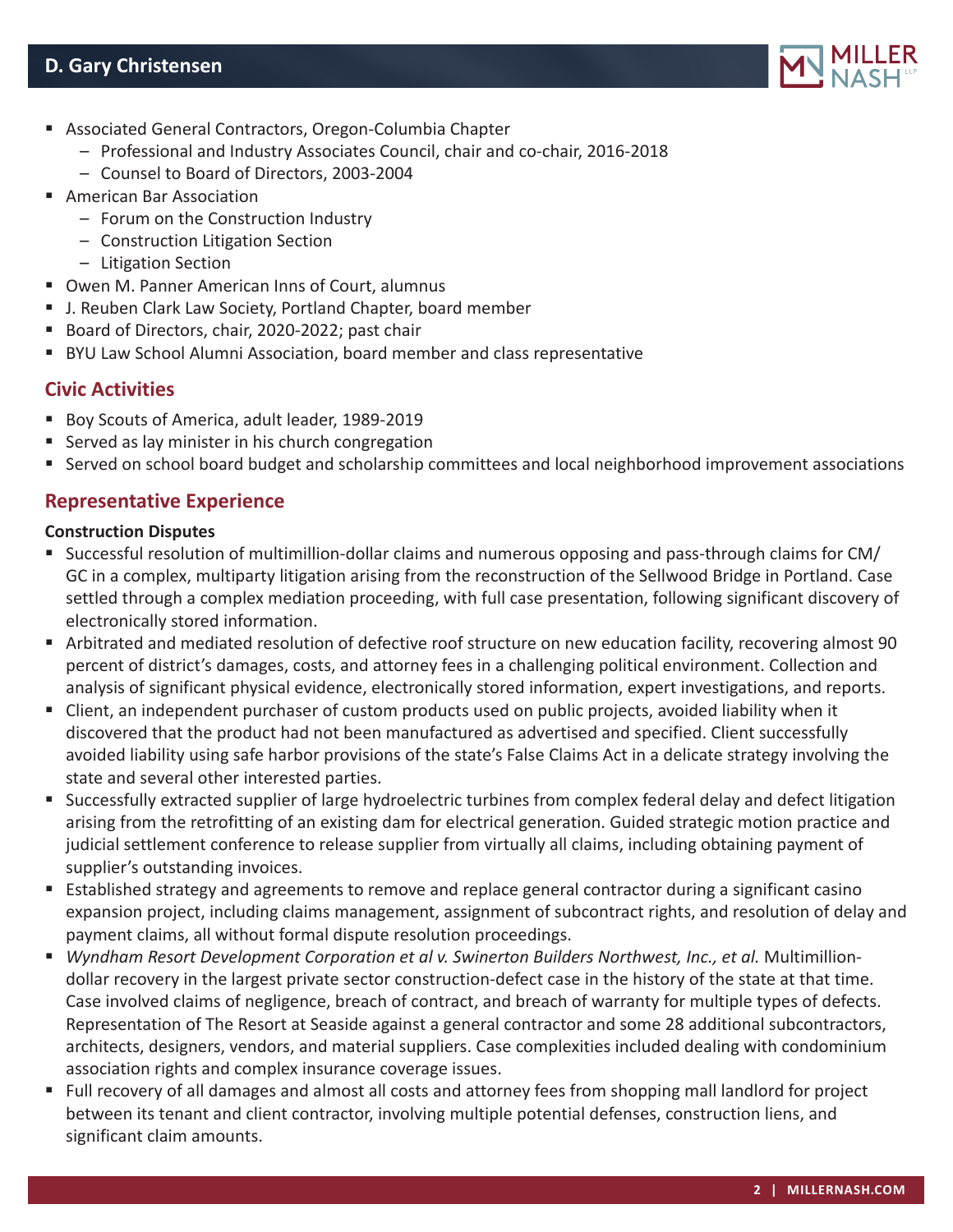

- Resolved without litigation public owner's claims against contractor for construction of an addition to a public building that left obvious aesthetic damage. Focused expert evaluations of exterior envelope of building and challenging valuation issues.
- Negotiated walk-away agreement among MEP subcontractor, general contractor, and owner of hospital after subcontractor on expansion project improperly used equipment, sending construction debris into operating hospital. Avoided litigation and project delay by finding and negotiating options to full termination of contractor or subcontractor.
- *MultiCare Health System v. Skanska USA Building Inc. et al.* Successful recovery of \$3 million water damage and delay claims arising during construction of new wing of hospital. Claims resolved under property and liability policies and with both subcontractors and insurers directly, following complex mediations.
- **Portland School District v. Great American Insurance Company. Complete recovery of more than \$2 million** building damage claim caused by roofing fire at middle school, plus fees. Trial and appellate claims against roofing contractor's excess insurance carrier, including successful assignment of the contractor's claims against its excess liability insurer.
- *Portland Art Museum v. Ann Beha Architects, Inc.* Obtained multimillion-dollar recovery during the course of litigation and mediation that involved claims for breach of contract, negligence, and breach of warranty against a Boston architectural firm arising from incomplete and uncoordinated drawings in connection with the renovation of the Masonic Temple and construction of the Mark Building, the new home of the Portland Art Museum. Representation of the museum additionally included resolution of multimillion-dollar contractor and subcontractor claims (which were resolved for less than 30 percent of the principal amount of the claims) and avoidance of payment of any costs or attorney fees.
- *Walsh Construction Co. v. Mutual of Enumclaw Insurance Co.* Filed successful amicus curiae briefs for Associated General Contractors and others before Oregon Supreme Court to clarify important ruling on Oregon's antiindemnification statute governing construction contracts. (2005)
- Litigation of major construction-defect claim against design/builder of large Oregon grocery distribution center when concrete floors lacked flatness and levelness needed to operate facility efficiently. Assisted a multinational engineering firm in resolving claims asserted by a municipal wastewater commission related to the design and construction of a biosolids irrigation facility.
- Assisted owner with project contract closeout, payment disputes, and defective-work claims with respect to multimillion-dollar theater project.
- **Trendwest Resorts, Inc., et al v. Ramsay-Gerding Construction Company et al. Obtained multimillion**dollar recovery in mediation of negligence and breach-of-contract claims against architects, an owner's representative, a general contractor, and subcontractors arising from the defective design and construction of the WorldMark at Gleneden Beach Resort.
- **Sherwood School District v. OC America Construction. Successful recovery for school district on extensive** scheduling delay, cost, and defect claims against general contractor during and after construction of new elementary school. Obtained arbitration award of more than \$1 million and successfully defended court challenge to award.

#### **Construction Contracting**

 Successfully negotiated and assisted owner's legal team with development of complicated CM/GC contract for construction of a large new fabrication facility for a major technology company. Contract required significant, detailed specifications and terms that were heavily negotiated to the owner's overall benefit.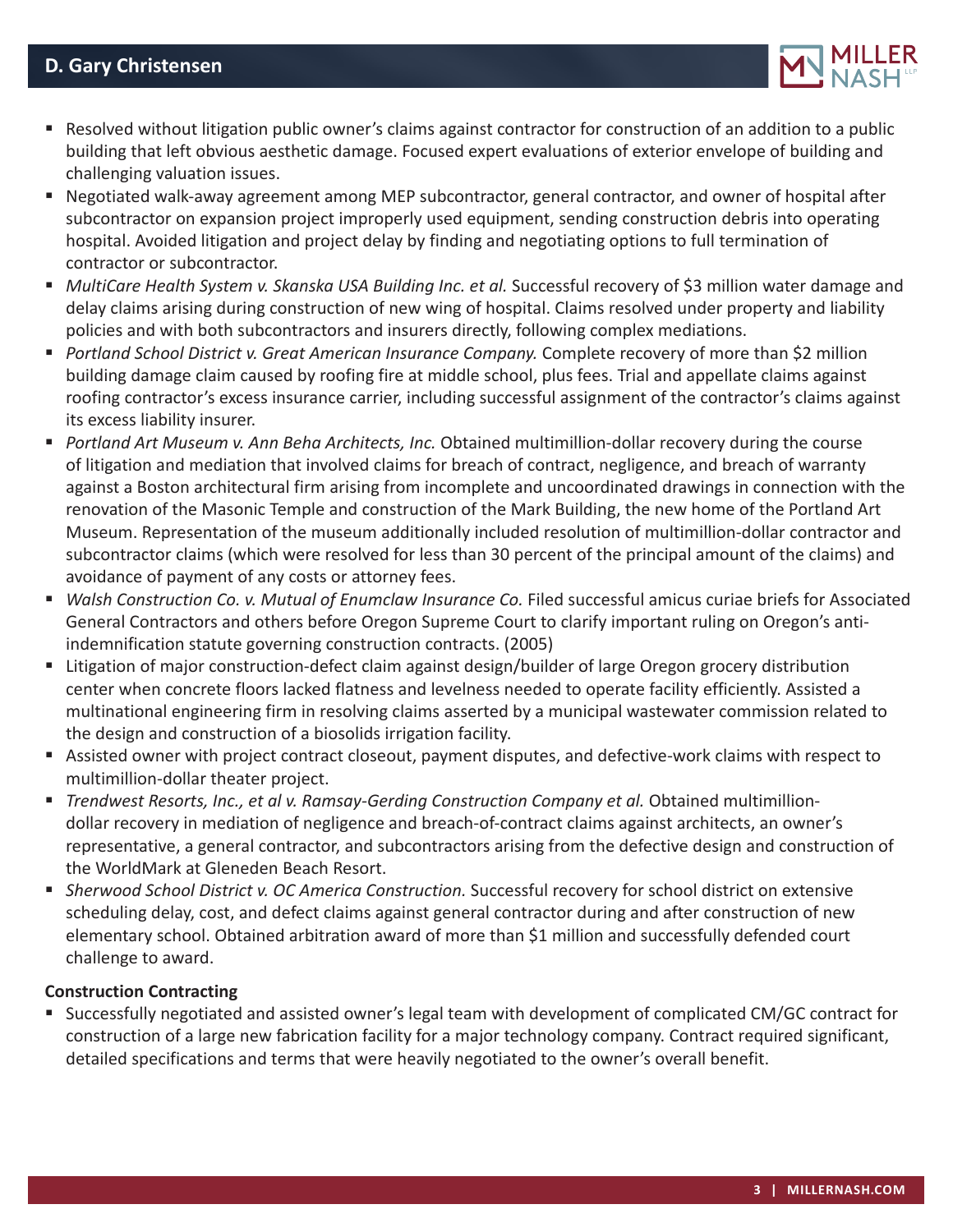

- Successfully negotiated construction easement and construction contract among multiple public and private parties for reconstruction of neighbor's adjoining wall to permit construction of new affordable housing project. Intricate negotiation of multiple intersecting interests in properties and new wall, including care for displaced tenants and a two-phase construction process to maintain operations of neighboring property and critical path of affordable housing construction.
- A number of contractors, healthcare systems, education districts, and other clients have us update and revise their respective master and template design and construction contracts on a regular basis. Our experience litigating construction disputes significantly assists in honing and modernizing master and template contracts.
- Negotiated and prepared complex design-build contracts for major new casino complex, involving reconstruction of freeway interchange; construction on tribal, private, and public land; multiple public, ownership, and financing interests; and challenging timeline.
- Represent national/international internet service provider to prepare and negotiate design/build and conventional construction contracts for data farms and related facilities nationwide.
- Successfully closed \$215 million syndicated credit facility for tribe and tribal enterprise to expand tribal casino and build hotel and resort (Northern Quest Resort & Hotel) and handled ongoing issues among bank, tribe, and contractor during project. Handled contracts with architects, contractors, and other constructionrelated vendors, addressed exceptional bonding and security issues related to tribe's unique sovereign status, and negotiated ongoing construction-related relationships through fast-track construction from design to occupancy.
- Negotiation of design/build contracts for new grocery distribution centers in California and Idaho and expansion projects of other centers.
- Successfully negotiated design and construction contracts among general contractor and multiple owners of single structure broken into three or more commercial condominiums, including affordable housing, church, and commercial owners, on several different matters. Design and construction counsel for Northwest facilities for the leading developer of computer processors and related technology. Assist with preparation of contracts for construction and expansion of large fabrication facilities under extreme design and construction conditions.
- Represent leading national architecture firms in contract negotiations for major construction projects and claim disputes.
- Counsel for design and construction of Providence Health & Service's capital construction projects for more than 25 years. Preparation and negotiation of master and individual contracts and resolution of claims from projects.
- Negotiation of design, construction management, and construction contracts for Salem Hospital's major capital expansion projects and multiple healthcare structures.
- Negotiation of design and construction contracts for affordable housing projects over many years, resulting in dozens of successful housing construction projects and renovations across Oregon.
- Involved negotiation and modification of complex construction contract for owner of large new hospital and related facilities and policyholder insurance claims following completion.
- Negotiation of several specific design and construction contracts and change orders for The Captain Michael King Smith Educational Institute, Evergreen Aviation & Space Museums, large-format theater, and related facilities. Successful litigation and settlement of construction claims and audits relating to certain of the projects..

## **Publications**

■ "Retention on Progress Payments for Oregon Construction Projects is Now...Complicated," Miller Nash, *From The Ground Up* (Jan. 2022)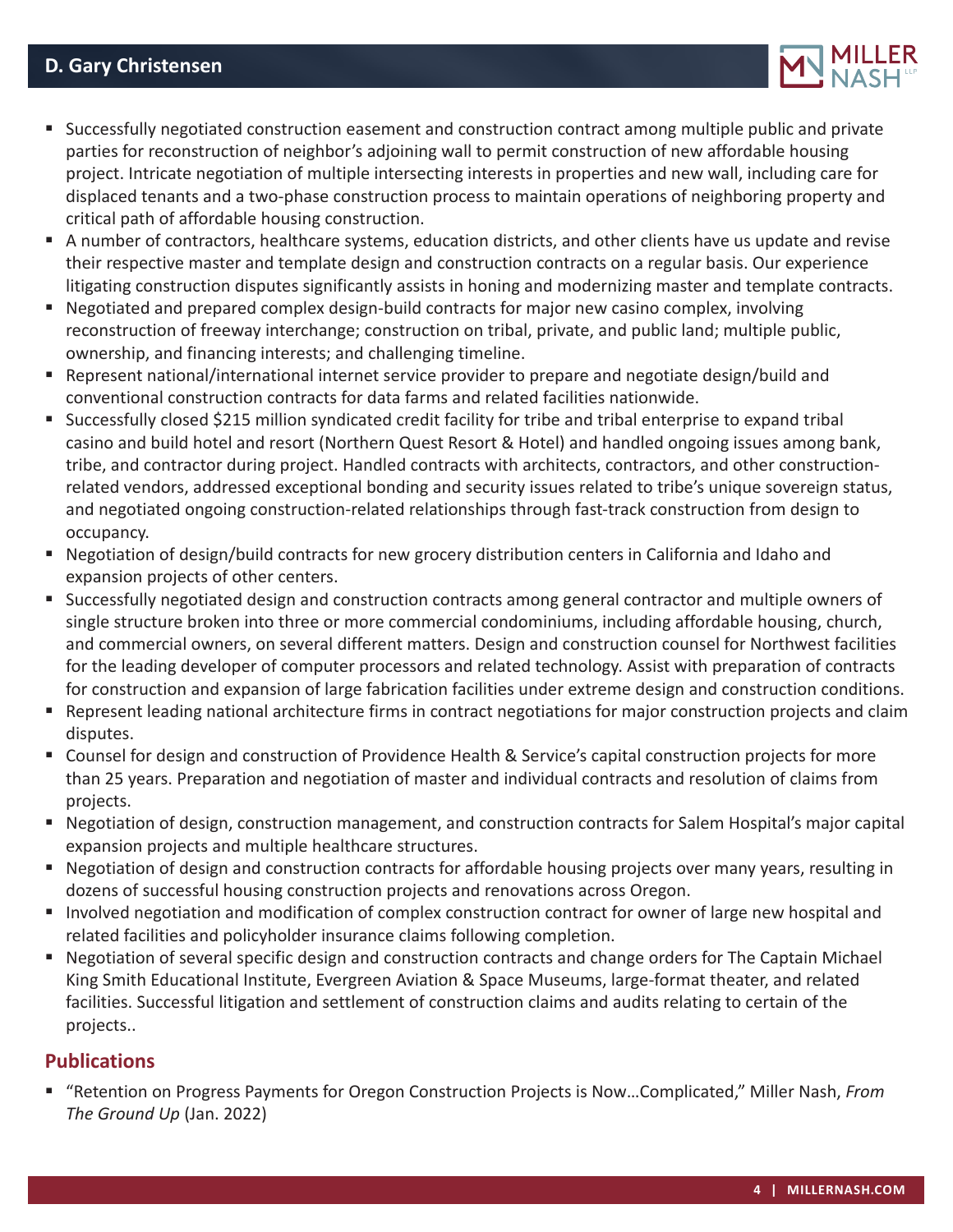

- "Oregon's Construction Industry Weathering Coronavirus so Far, but Dreading Possible Shutdown," *OregonLive*, quoted (Mar. 2020)
- "COVID-19: Delays and Force Majeure in Construction Contracts," Miller Nash Graham & Dunn, *From The Ground Up* (Mar. 2020)
- "New Oregon "Stay in Place" Order Permits Construction Industry Work Under Distancing Policies," Miller Nash Graham & Dunn, *From The Ground Up* (Mar. 2020)
- "Alternative Dispute Resolution of Construction Disputes," Oregon State Bar, *Construction Law Deskbook* (2019)
- "Construction Disputes," Oregon State Bar, *Alternative Dispute Resolution in Oregon Deskbook* (2019)
- "Design and Construction Law," Oregon State Bar, *2019 Legislation Highlights* (2019)
- "Cases of Interest," Oregon State Bar, *OSB Construction Law Section Newsletter* (2004 to present)
- "Pleading Damages," Oregon State Bar, *OSB Civil Pleading & Practice Deskbook* (1998, 2001, 2006, 2012)
- "Alternative Dispute Resolution," Oregon State Bar, *OSB Construction Law Deskbook* (1993, 1997, 2004, 2011)
- "Three New Oregon Laws May Help You to Get Paid," Associated General Contractors, *AGC Construction News Update* (Fall 2011)
- "Mental Distress Damages," Oregon State Bar, *OSB Damages Deskbook* (1991, 1995, 1998, 2001, 2007)
- "Additional-Insured Construction Insurance Restored to Balance in Oregon," Miller Nash, *GroundBreaking News*  (Jan. 2005)
- "New Rules Will Now Govern All Public Contracting," Miller Nash, *News You Can Use* (June 1999)
- "Managing Environmental Risks: New Approaches Between Contractor and Owner," *Construction & Environmental Law* (1994)
- "Allocation of Risks of Hazardous Material Costs Between Owner and Contractor in the Construction Contract," Oregon State Bar, OSB CLE (1991)

# **Presentations**

Gary is a frequent speaker on various topics. Following is a listing of presentations since 2015. A complete list is available upon request.

- "How to Get Paid," NW Wall & Ceiling Bureau, Oregon Chapter, panelist (Apr. 2022)
- "Mediation and Arbitration in Construction-Related Disputes" Oregon State Bar Alternative Dispute Resolution Section, Getting Better Results with Mediation and Arbitration in Oregon Series (Oct. 2021)
- "Update on New Cases, Statutes...and Taxes!" The Seminar Group, Oregon Construction Law Seminar (Sept. 2021)
- "Guidance on Contract Drafting & Negotiation in 2021," Miller Nash, webinar (June 2021)
- "What's Ahead? Key Legislative and Employment Updates," Miller Nash Graham & Dunn, webinar (Mar. 2021)
- "Legislative and Case Law Update," Oregon State Bar, Construction Law Section Annual CLE (Oct. 2020)
- "We Never Stop Learning Case Law and Statutory Update," The Seminar Group, 25th Annual Construction Law seminar (Sept. 2020)
- "Navigating COVID-19 Part 1: Contracting in the Time of COVID-19," Associated General Contractors, Professional and Industry Associates Council and Legal Operating Committee, webinar (Apr. 2020)
- "Corona, Corona, I Didn't Wanna Know Ya! How to Address the Impacts of COVID-19 and Get Paid for Them!" Associated General Contractors, Specialty Contractors Council, webinar (Apr. 2020)
- "Coronavirus in Construction Webinar: Key Issues and Best Practices for Projects and Personnel," Miller Nash Graham & Dunn, webinar (Mar. 2020)
- "Now What? New Oregon Construction Cases and Legislation," Oregon State Bar, What You Should Know: Oregon Construction Law 2019 CLE (Oct. 2019)
- "General vs. Sub: Counterpoints & Perspectives," Associated General Contractors, Specialty Subcontractors